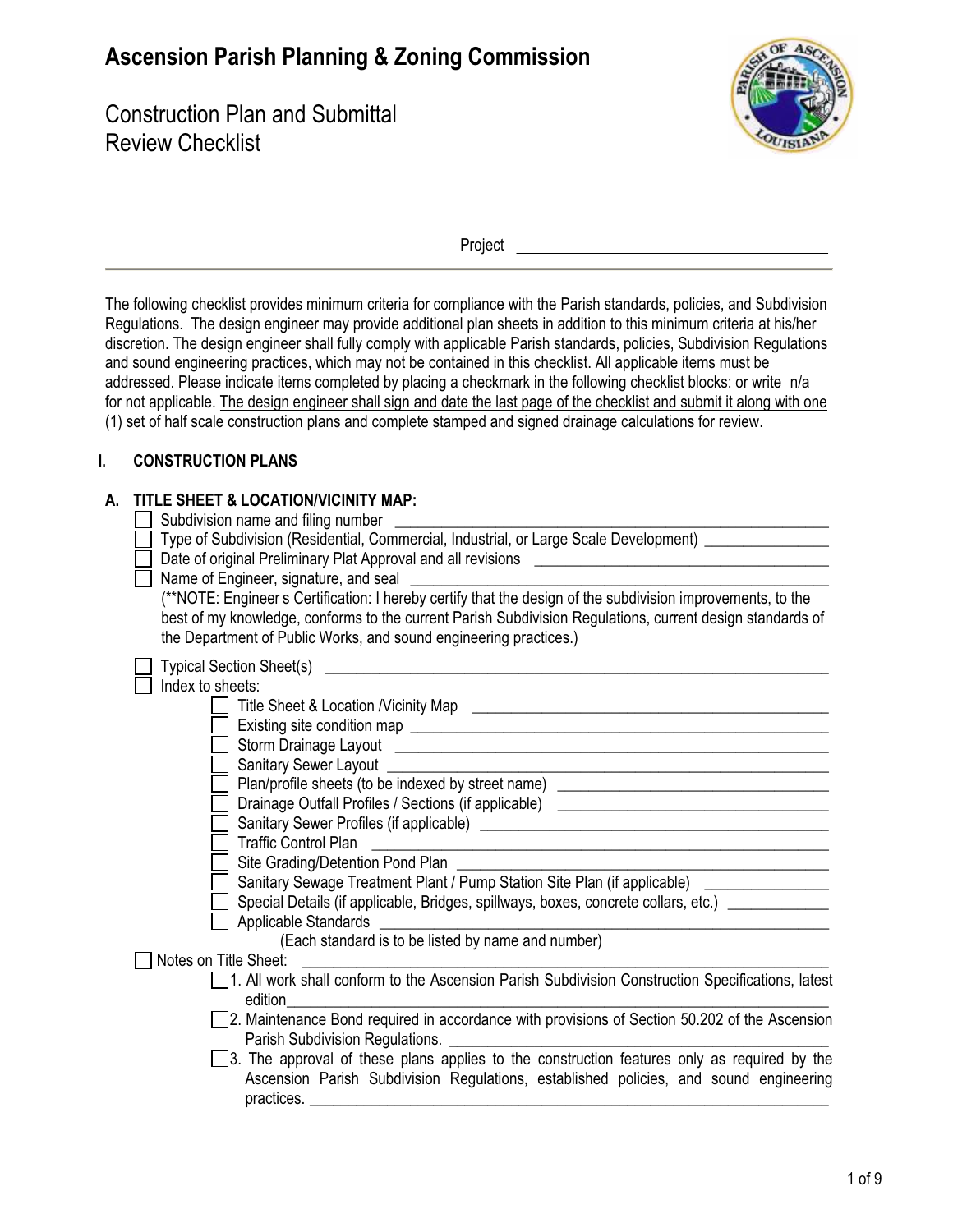

|    | 4. All Sanitary Sewer lines, treatment plant or sewerage treatment facilities shall be approved by                                                                                                                           |
|----|------------------------------------------------------------------------------------------------------------------------------------------------------------------------------------------------------------------------------|
|    | the Louisiana Department of Health and Hospitals.<br>5. No street in this Subdivision is to be open to traffic until the proper intersection control signs<br>have been installed by the developer.                          |
|    | have been installed by the developer.<br>38.204 S. Post installation tests for sewer lines are to be performed in accordance with Sections<br>& 38.205 of the Ascension Parish Subdivision Regulations [1986] 2012 1996 2014 |
|    | 7. A LPDES Permit will be required.                                                                                                                                                                                          |
|    |                                                                                                                                                                                                                              |
|    | 9. A DOTD permit is required for activity within a state right-of-way or servitude. ____________                                                                                                                             |
|    |                                                                                                                                                                                                                              |
|    | List of variances/waivers and date of Planning Commission Approval [1984] [1984] [1984] [1984] [1984] [1984] [                                                                                                               |
| В. | <b>TYPICAL SECTION SHEET:</b>                                                                                                                                                                                                |
|    | Subdivision name and filing number<br><u> Alexandria de la contrada de la contrada de la contrada de la contrada de la contrada de la contrada de la c</u>                                                                   |
|    |                                                                                                                                                                                                                              |
|    |                                                                                                                                                                                                                              |
|    |                                                                                                                                                                                                                              |
|    |                                                                                                                                                                                                                              |
|    | Major Streets-Shall conform to widths required on the major street plan _____________________                                                                                                                                |
|    | Arterial/Commercial/Industrial Streets (Curb & Gutter)-Minimum 50 feet ________________                                                                                                                                      |
|    | Arterial/Commercial/Industrial Streets (Open Ditch)-Minimum 60 feet ___________________                                                                                                                                      |
|    | Collector/Local Streets (Curb & Gutter)-Minimum 50 feet ________________________                                                                                                                                             |
|    | Collector/Local Streets (Open Ditch)-Minimum 60 feet ___________________________                                                                                                                                             |
|    | Rural Roads (Open Ditch)-Minimum 80 feet<br><u> Alexandria de la contrada de la contrada de la contrada de la contrada de la contrada de la contrada de la c</u>                                                             |
|    | Townhouse Driveways-Minimum 30 feet (Private Servitude of Passage) _____________                                                                                                                                             |
|    | T-Turnaround-100 feet by 40 feet                                                                                                                                                                                             |
|    | Cul-de-sac (Turning Circle)-Minimum 68 feet outside radius (Curb and Gutter),                                                                                                                                                |
|    | 75 feet outside radius (open ditch)                                                                                                                                                                                          |
|    | Utility Space Allocation Plan. (Also show rear yard space allocation plan, if applicable) _______________                                                                                                                    |
|    | Minimum cross slope = $0.025$ Ft/Ft $\overline{\phantom{a}}$                                                                                                                                                                 |
|    | Show lime cut below curbs and specify that lime determination is to be determined by the testing lab with a                                                                                                                  |
|    | minimum of 8% and approved by the Engineering Reviewing Agency (ERA)                                                                                                                                                         |
|    | Provide details of transitions between different roadway surfaces or connections to existing streets ___                                                                                                                     |
|    | Typical cross section (show cross section for each type of street, i.e., boulevard section, curb & gutter                                                                                                                    |
|    | standard, open ditch standard, etc.) _________                                                                                                                                                                               |
|    | Collector, Local, or marginal access(check all applicable boxes):                                                                                                                                                            |
|    | $\Box$ a. Twenty (20) foot pavement, open ditch in 60 foot right-of-way, 3:1 fore slopes, and 4:1                                                                                                                            |
|    | backslopes.                                                                                                                                                                                                                  |
|    | Jb. Twenty-seven (27) foot back of curb to back of curb in a 50 foot right-of-way<br>c. Street paving sections (check applicable box)                                                                                        |
|    | 1. Three (3) inch asphaltic wearing surface on ten (10) inch soil cement base or                                                                                                                                             |
|    | better                                                                                                                                                                                                                       |
|    | $\Box$ 2. Six (6) inches of concrete                                                                                                                                                                                         |
|    | 3. Five (5) inches of concrete and one and one-half (1) inches of asphaltic                                                                                                                                                  |
|    | wearing surface.                                                                                                                                                                                                             |
|    |                                                                                                                                                                                                                              |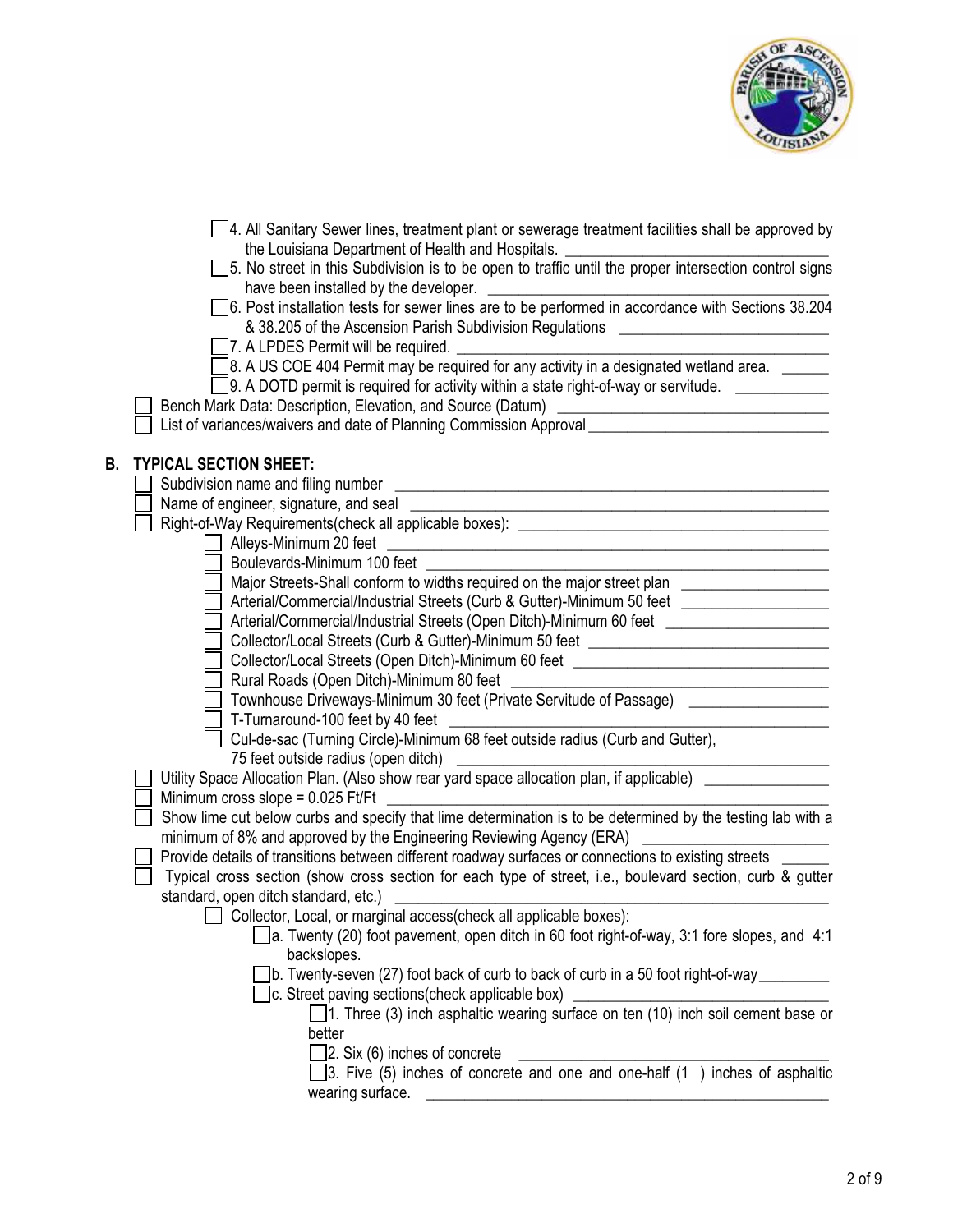

|    | 4. Alternate section approved by the ERA <u>_________________________________</u><br><b>Rural Road</b>                                                                                                                               |
|----|--------------------------------------------------------------------------------------------------------------------------------------------------------------------------------------------------------------------------------------|
|    | ]a. Twenty-four (24) foot wide pavement in a 80 foot right-of-way. $\sqrt{2}$                                                                                                                                                        |
|    | b. Street section                                                                                                                                                                                                                    |
|    | $\Box$ 1. Two (2) inch asphaltic wearing surface on 8 inch soil cement base or better.,                                                                                                                                              |
|    |                                                                                                                                                                                                                                      |
|    | Arterial or Commercial-Industrial Streets:                                                                                                                                                                                           |
|    | a. Twenty-seven (27) foot back of curb to back of curb in a 50 foot right-of-way, 8 inch                                                                                                                                             |
|    | portland cement concrete pavement.                                                                                                                                                                                                   |
|    | b. Twenty-four (24) foot pavement, open ditch in 60 foot right-of-way, 3:1 fore slopes, and                                                                                                                                          |
|    | 3:1 backslopes., 8 inch portland cement concrete pavement (Variance/Waiver                                                                                                                                                           |
|    | Required)                                                                                                                                                                                                                            |
|    | Boulevards - 25 foot lane width back of curb to back of curb; minimum 30 foot neutral ground.                                                                                                                                        |
|    | Townhouse Private Access Drives - Minimum twenty-two (22) foot wide with adequate drainage                                                                                                                                           |
|    | and turnaround space, six (6) inch soil cement or better, with 1 asphaltic concrete wearing                                                                                                                                          |
|    | course. <u>_________________________________</u>                                                                                                                                                                                     |
|    | T-Turnaround - Minimum pavement size is 80 feet by 20 feet. The type of construction is same                                                                                                                                         |
|    | as adjacent street.                                                                                                                                                                                                                  |
|    | Cul-de-sac (Turning Circle) – minimum inside turning radius of 35 feet ____                                                                                                                                                          |
|    | a. Curb and Gutter Streets - 68 foot right-of-way radius with 24 foot pavement width back of<br>curb to back of curb.                                                                                                                |
|    | b. Open Ditch Streets - 75 foot right-of-way radius with 20 foot pavement width.                                                                                                                                                     |
|    | Private streets – At the entrance to any subdivision development with private improvements, a                                                                                                                                        |
|    | sign shall be installed which states the limits of public improvements within the development.                                                                                                                                       |
|    |                                                                                                                                                                                                                                      |
| C. | <b>EXISTING SITE CONDITION MAP:</b>                                                                                                                                                                                                  |
|    |                                                                                                                                                                                                                                      |
|    |                                                                                                                                                                                                                                      |
|    | North arrow <b>contract the contract of the contract of the contract of the contract of the contract of the contract of the contract of the contract of the contract of the contract of the contract of the contract of the cont</b> |
|    |                                                                                                                                                                                                                                      |
|    | Legend<br><u> 1989 - Johann Stoff, amerikansk politiker (d. 1989)</u>                                                                                                                                                                |
|    |                                                                                                                                                                                                                                      |
|    | Identify adjacent properties                                                                                                                                                                                                         |
|    | Show all existing culverts, ditches, structures, driveways, fences, gas pipelines, lakes/ponds, roads, historic                                                                                                                      |
|    | features etc and label all items                                                                                                                                                                                                     |
| D. | <b>STORM DRAINAGE LAYOUT:</b>                                                                                                                                                                                                        |
|    |                                                                                                                                                                                                                                      |
|    | Name of engineer, signature, and seal seal services are set of the seal of the seal of the seal of the seal of                                                                                                                       |
|    | North arrow <b>contract the contract of the contract of the contract of the contract of the contract of the contract of the contract of the contract of the contract of the contract of the contract of the contract of the cont</b> |
|    |                                                                                                                                                                                                                                      |
|    |                                                                                                                                                                                                                                      |
|    | Contours                                                                                                                                                                                                                             |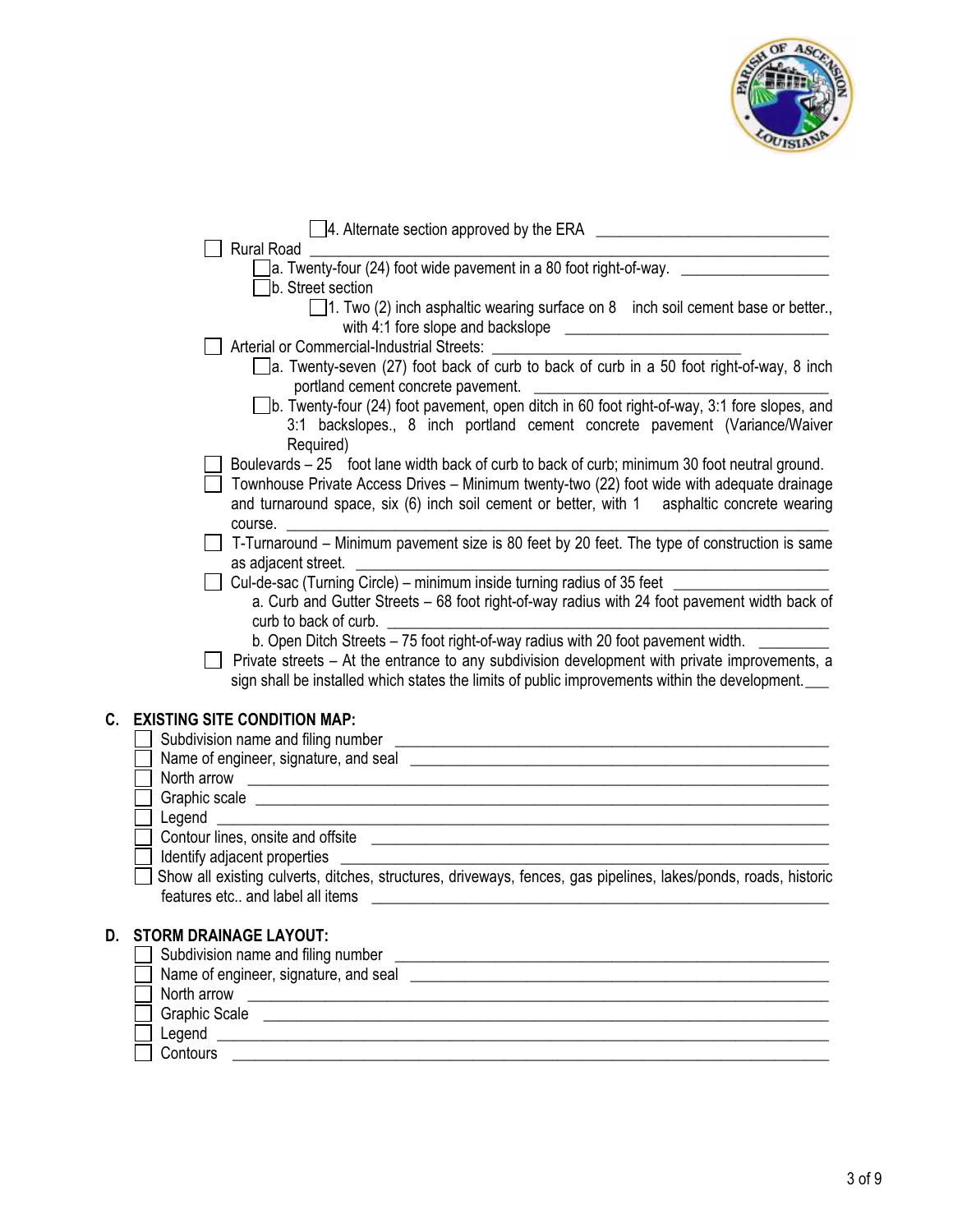

|    | Servitudes (width per Section 37.205) _______                                                                                                                                                                                                                                                                                                                                     |
|----|-----------------------------------------------------------------------------------------------------------------------------------------------------------------------------------------------------------------------------------------------------------------------------------------------------------------------------------------------------------------------------------|
|    | Minimum 30-foot drainage servitude required through lake/pond to extend from each discharge point into                                                                                                                                                                                                                                                                            |
|    |                                                                                                                                                                                                                                                                                                                                                                                   |
|    |                                                                                                                                                                                                                                                                                                                                                                                   |
|    | Lot numbers                                                                                                                                                                                                                                                                                                                                                                       |
|    | Drainage Areas (area, including offsite areas, and calculated flow should be given for each area). Sheet flow<br>shall be accommodated on the site by use of swale ditches or pipe systems to intercept the sheet flow and<br>direct it to the appropriate outfall. Provisions must be made to adequately take care of adjacent watershed<br>areas for existing conditions flows. |
|    | Pipe sizes, lengths and type. For public servitudes and R/W s, minimum pipe size shall be 15 ______                                                                                                                                                                                                                                                                               |
|    |                                                                                                                                                                                                                                                                                                                                                                                   |
|    |                                                                                                                                                                                                                                                                                                                                                                                   |
|    | Provide catch basins for low areas behind curb.                                                                                                                                                                                                                                                                                                                                   |
|    | Where open ditches are used for drainage, size of all driveway culverts shall be shown. (Culverts are to be<br>designed using Manning s roughness coefficient of 0.024)                                                                                                                                                                                                           |
|    | Show cemeteries, existing structures, gas pipelines, lakes/ponds, historic trees, etc. ____________                                                                                                                                                                                                                                                                               |
|    | Note required regarding private ownership and maintenance of lake/pond and shoreline and that Ascension                                                                                                                                                                                                                                                                           |
|    | Parish does not own or maintain lake/pond and shoreline. Also this note must be added to final plat.                                                                                                                                                                                                                                                                              |
|    | Rear yard drainage is required (1.5 maximum ditch depth with 5:1)                                                                                                                                                                                                                                                                                                                 |
|    | For zero-lot line subdivisions, rear yard drainage systems may be required (can be private).                                                                                                                                                                                                                                                                                      |
|    | Water surfaces at outfalls                                                                                                                                                                                                                                                                                                                                                        |
|    | Inundation elevation (if available)                                                                                                                                                                                                                                                                                                                                               |
|    | Delineate FEMA 100-year flood zones and nearest base flood elevation                                                                                                                                                                                                                                                                                                              |
|    | Riprap at Outfalls                                                                                                                                                                                                                                                                                                                                                                |
|    | 5 chain-link fence required along ditches with top bank width of 20 or greater (per Section 37.207) _____                                                                                                                                                                                                                                                                         |
|    | Show static, 10 year design water surface and peak 10 year elevation on all detention ponds ________                                                                                                                                                                                                                                                                              |
| E. | <b>SANITARY SEWER LAYOUT:</b>                                                                                                                                                                                                                                                                                                                                                     |
|    | Subdivision name and filing number                                                                                                                                                                                                                                                                                                                                                |
|    |                                                                                                                                                                                                                                                                                                                                                                                   |
|    | North arrow<br><u> 1989 - Jan Samuel Barbara, margaret eta idazlea (h. 1989).</u>                                                                                                                                                                                                                                                                                                 |
|    | Graphic Scale $(1 = 100)$                                                                                                                                                                                                                                                                                                                                                         |
|    |                                                                                                                                                                                                                                                                                                                                                                                   |
|    | Contours                                                                                                                                                                                                                                                                                                                                                                          |
|    | <b>Servitudes</b>                                                                                                                                                                                                                                                                                                                                                                 |
|    | Lot numbers                                                                                                                                                                                                                                                                                                                                                                       |
|    | Pipe sizes and grades (min. 0.4% and max. 150 lots on an 8 line)                                                                                                                                                                                                                                                                                                                  |
|    | Manhole designation, top elevation, and invert elevation for each manhole. Manholes with drops 2 or<br>greater require special drop detail                                                                                                                                                                                                                                        |
|    | Wyes for each lot. Single wyes required on same side as main. Double wyes with cleanouts are allowed for                                                                                                                                                                                                                                                                          |
|    | street crossings. Sewer services are required to extend past utility servitude and terminus is to extend a<br>minimum of 3 feet above finish grade.                                                                                                                                                                                                                               |
|    | Manhole spacing (max. 400 feet, recommended 300± feet)                                                                                                                                                                                                                                                                                                                            |
|    | Note: Minimum depth of sewer services at the property line shall be 4 to 6 feet below the finish grade.                                                                                                                                                                                                                                                                           |
|    | Sewer services from the main sewer to the property shall have a minimum slope of 1% (2% where available                                                                                                                                                                                                                                                                           |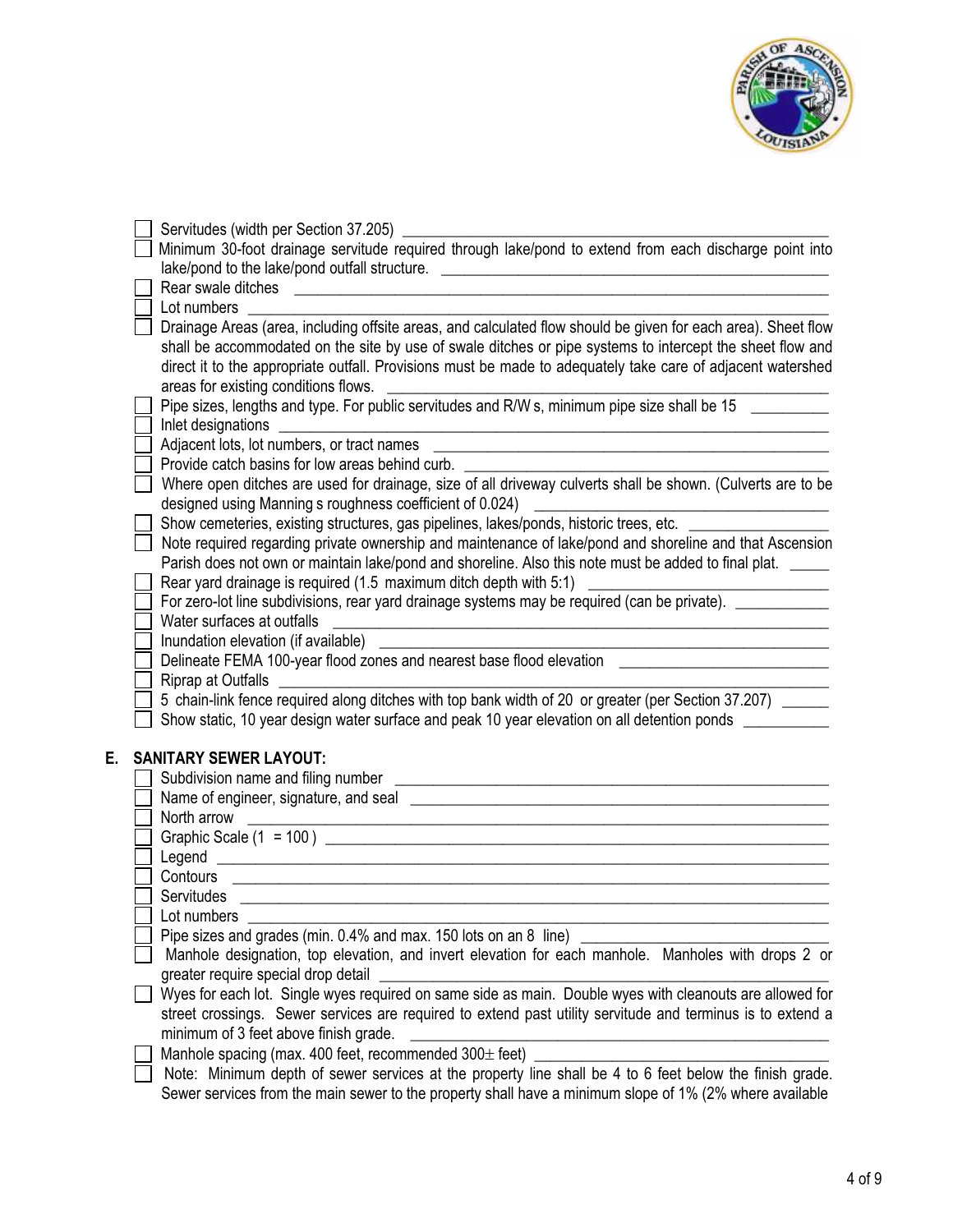

depth permits). Sewer services are required to extend past utility servitudes and terminus is to extend a minimum of 3 feet above finish grade

|  |  |  | Note: Sanitary sewer mains shall be tested and accepted in accordance with Sections 38.204 and 38.205 |  |  |
|--|--|--|-------------------------------------------------------------------------------------------------------|--|--|
|  |  |  | of the subdivision regulations prior to acceptance for maintenance by the Parish                      |  |  |

| Plan showing location of sanitary sewer and service line in servitude or right-of-way. Show cleanouts with |  |  |  |  |  |
|------------------------------------------------------------------------------------------------------------|--|--|--|--|--|
| cast iron cover in concrete pad where required.                                                            |  |  |  |  |  |
|                                                                                                            |  |  |  |  |  |

|    | Identify adjacent properties                                                                                                                                                                                                                                    |
|----|-----------------------------------------------------------------------------------------------------------------------------------------------------------------------------------------------------------------------------------------------------------------|
|    | Location of pump station and force main (if applicable)                                                                                                                                                                                                         |
|    | Treatment plant is more than 100 from an existing residence ___                                                                                                                                                                                                 |
|    | Statement as to ownership and maintenance of treatment plant and collection system ________________                                                                                                                                                             |
|    | Show cemeteries, existing structures, gas pipelines, lakes/ponds, historic trees, etc. _____________                                                                                                                                                            |
|    |                                                                                                                                                                                                                                                                 |
| F. | <b>PLAN - PROFILE SHEETS:</b>                                                                                                                                                                                                                                   |
|    |                                                                                                                                                                                                                                                                 |
|    |                                                                                                                                                                                                                                                                 |
|    | North arrow                                                                                                                                                                                                                                                     |
|    | Graphic Scale (1 = 20 plan, 1 = 2 profile)                                                                                                                                                                                                                      |
|    |                                                                                                                                                                                                                                                                 |
|    | Inlet and manhole designations (on both plan and profile)                                                                                                                                                                                                       |
|    | Top and invert elevations of all inlets and manholes (on both plan and profile). Each structure should be                                                                                                                                                       |
|    | labeled on one plan-profile sheet within the set of plans.                                                                                                                                                                                                      |
|    | Length, size, slope, and type of all sanitary sewer lines (on both plan and profile). Each pipe should be                                                                                                                                                       |
|    | labeled on one plan-profile sheet within the set of plans.                                                                                                                                                                                                      |
|    | Length, size, slope, and type of all storm drain pipes (on both plan and profile) Each pipe should be labeled                                                                                                                                                   |
|    | on one plan-profile sheet within the set of plans.                                                                                                                                                                                                              |
|    | Hydraulic grade line. Show the design water surface value at all Junction boxes and inlets. The hydraulic                                                                                                                                                       |
|    | gradeline shall not exceed 2 above the lowest gutter elevation of a curb & gutter street and the edge of                                                                                                                                                        |
|    | pavement on a suburban standard street (open ditch), unless otherwise approved by the ERA.                                                                                                                                                                      |
|    | Street centerline elevation:                                                                                                                                                                                                                                    |
|    | 1. The base grade of all streets shall be constructed to no lower than one (1) foot below the                                                                                                                                                                   |
|    | FEMA Base Flood Elevation.                                                                                                                                                                                                                                      |
|    | Proposed Street grades (0.4% minimum) (for curb and gutter and future curb and gutter streets; open ditch                                                                                                                                                       |
|    | subdivisions can have a 0.0% street grade). Label PVI, PVC, PVT, curve length, and slope. Label on                                                                                                                                                              |
|    | minimum 50 intervals. Check to be sure inlets are at low points.                                                                                                                                                                                                |
|    | Street gutter grades are at or above 10 yr peak water surface of detention pond(s), unless otherwise                                                                                                                                                            |
|    | approved by the ERA                                                                                                                                                                                                                                             |
|    | Existing ground in profile. Label on minimum 50 intervals. _____________________                                                                                                                                                                                |
|    | Radius at intersections:                                                                                                                                                                                                                                        |
|    |                                                                                                                                                                                                                                                                 |
|    | Commercial - 35 minimum<br><u> 1989 - Andrea State Barbara, amerikan personal dan personal dan personal dan personal dan personal dan personal dan personal dan personal dan personal dan personal dan personal dan personal dan personal dan personal dan </u> |
|    |                                                                                                                                                                                                                                                                 |
|    | Curve data where required                                                                                                                                                                                                                                       |
|    | Lot numbers                                                                                                                                                                                                                                                     |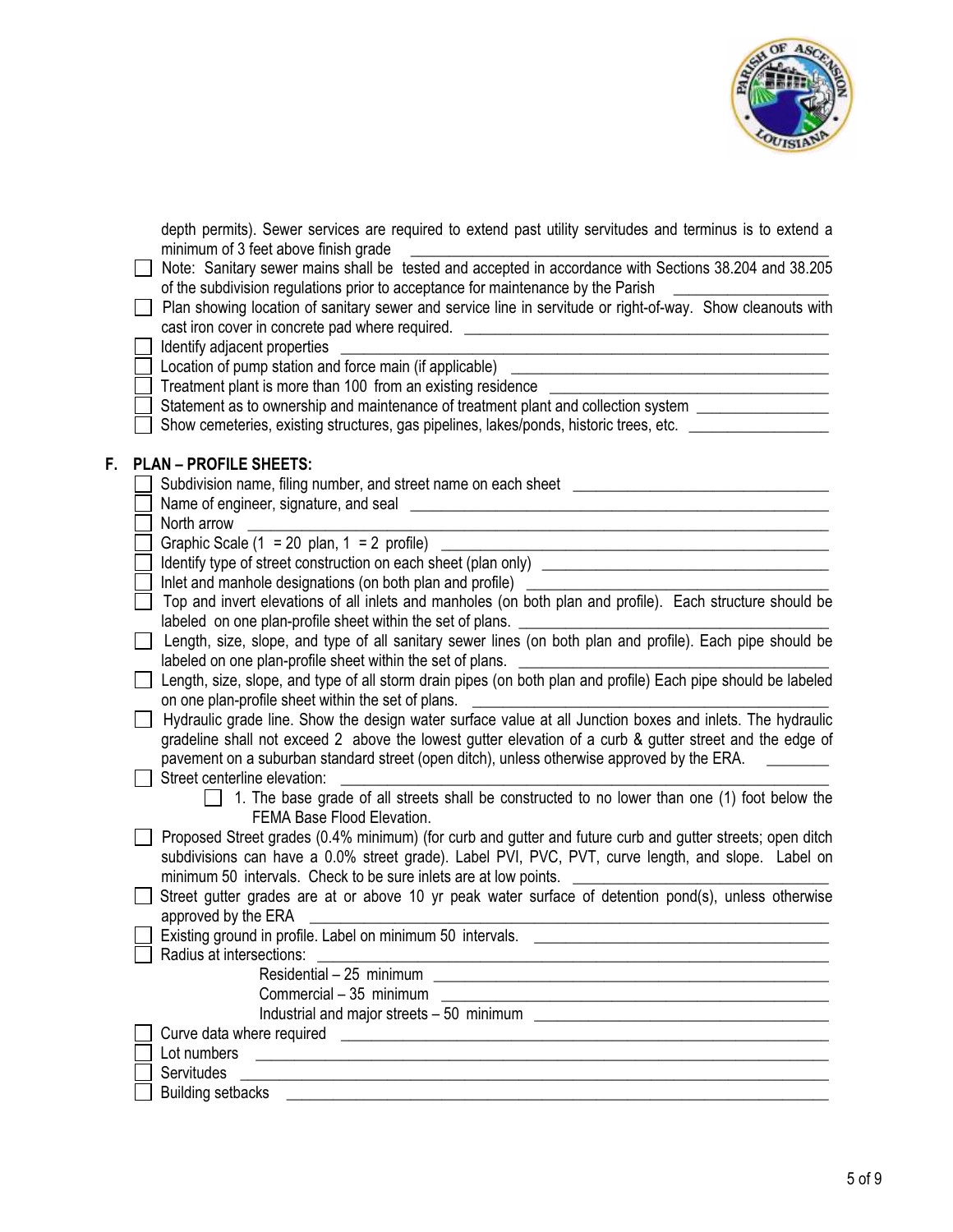

|    | Driveways to treatment plant or pump station sites. (10 minimum width and 4 minimum thickness) 10<br>concrete or asphalt aprons required where drive abuts street. The remainder of drive may be aggregate.<br>Sidewalks (4 thick x 4 wide) within a 5-foot sidewalk servitude. (if applicable) __________________<br>Handicap ramps – required for sidewalks at all intersections (if applicable) __________<br>Check for conflicts between sewer and storm drain lines. Provide conflict boxes or ductile iron pipe where                                                                                                                                                                                                     |
|----|---------------------------------------------------------------------------------------------------------------------------------------------------------------------------------------------------------------------------------------------------------------------------------------------------------------------------------------------------------------------------------------------------------------------------------------------------------------------------------------------------------------------------------------------------------------------------------------------------------------------------------------------------------------------------------------------------------------------------------|
| G. | <b>DRAINAGE OUTFALL PROFILES/SECTIONS:</b><br>Profile:                                                                                                                                                                                                                                                                                                                                                                                                                                                                                                                                                                                                                                                                          |
|    | 4. Corrugated metal pipe (20 minimum) at discharge channel _____________________                                                                                                                                                                                                                                                                                                                                                                                                                                                                                                                                                                                                                                                |
|    | 5. Top of drainage pipes outfalling into lakes shall be 1 below the normal water surface<br>Section:                                                                                                                                                                                                                                                                                                                                                                                                                                                                                                                                                                                                                            |
|    | 1. Bottom width<br>2. Side slopes-3:1 for earthen channels, 1 : 1 for concrete lined channels. ________________________<br>4. Top of ground <u>example and contract and contract and contract and contract and contract and contract and contract of the set of the set of the set of the set of the set of the set of the set of the set of the set of the</u><br>5. Top width<br>6. Location within servitude or right-of-way ___________________________________<br>7. Design flow<br><u> 2000 - Jan James James Jan James James Jan James James James James James James James James James James James</u><br>8. Submit signed and sealed calculations for files _____________________________<br><b>Erosion Protection:</b> |
|    |                                                                                                                                                                                                                                                                                                                                                                                                                                                                                                                                                                                                                                                                                                                                 |
| Н. | <b>SANITARY SEWER PROFILES:</b><br>Name of engineer, signature, and seal engineers are all the state of engineers and seal of engineers and seal of the state of the state of the state of the state of the state of the state of the state of the state of the s<br>Size, length, type, and slope of all lines<br><u> 1989 - Johann Stoff, amerikansk politiker (d. 1989)</u><br>Manhole designation, stationing, top elevation, and invert elevation<br>Drop inlets if required (avoid when possible).                                                                                                                                                                                                                        |
| I. | <b>TRAFFIC &amp; CONTROL PLAN</b><br>Subdivision name and filing number<br><u> 1989 - Johann Harry Harry Harry Harry Harry Harry Harry Harry Harry Harry Harry Harry Harry Harry Harry Harry</u><br>North arrow                                                                                                                                                                                                                                                                                                                                                                                                                                                                                                                 |
|    |                                                                                                                                                                                                                                                                                                                                                                                                                                                                                                                                                                                                                                                                                                                                 |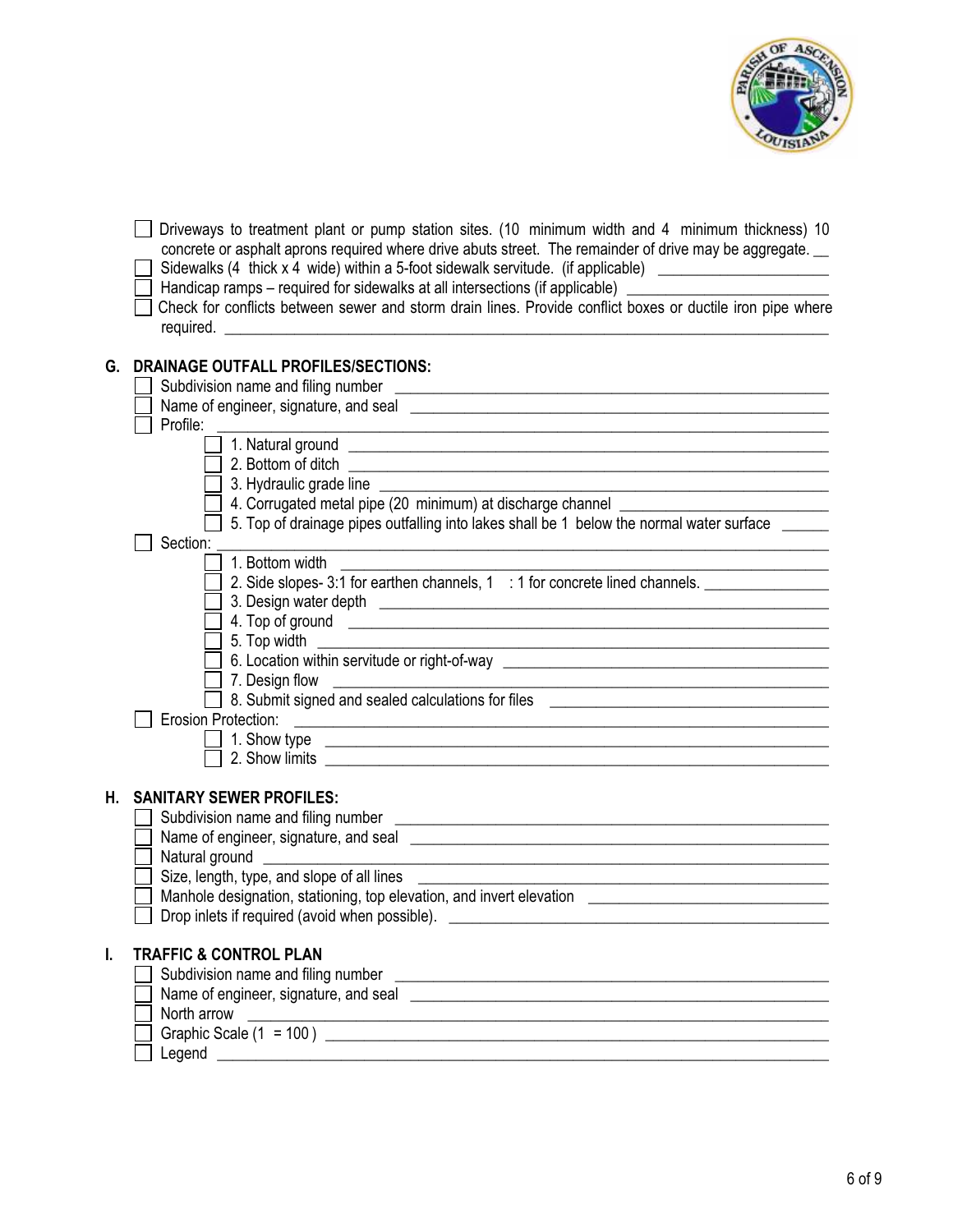

|    | Street signs                                                                                                                                                                                                                         |
|----|--------------------------------------------------------------------------------------------------------------------------------------------------------------------------------------------------------------------------------------|
|    | 1. North-South streets shall be called drives __________________________________                                                                                                                                                     |
|    | 2. East-West streets shall be called avenues ___________________________________                                                                                                                                                     |
|    | 3. Boulevard streets shall be called boulevards ________________________________                                                                                                                                                     |
|    | Traffic intersection control signs                                                                                                                                                                                                   |
|    |                                                                                                                                                                                                                                      |
|    | At the entrance to any subdivision development with private improvements, a sign shall be placed stating                                                                                                                             |
|    | the limits of public maintenance within the Development.                                                                                                                                                                             |
|    | Striping plan required if more than three lanes proposed without a raised median.                                                                                                                                                    |
| J. | SITE GRADING/DETENTION POND PLAN:                                                                                                                                                                                                    |
|    | Subdivision name and filing number                                                                                                                                                                                                   |
|    |                                                                                                                                                                                                                                      |
|    | North arrow <b>contract the contract of the contract of the contract of the contract of the contract of the contract of the contract of the contract of the contract of the contract of the contract of the contract of the cont</b> |
|    |                                                                                                                                                                                                                                      |
|    | Legend<br>Contours (Existing and Proposed for entire project site)<br><u>Contours</u>                                                                                                                                                |
|    | <b>Graphic Scale</b>                                                                                                                                                                                                                 |
|    |                                                                                                                                                                                                                                      |
|    | Lot numbers<br><u> Termin al III de la provincia de la provincia de la provincia de la provincia de la provincia de la provincia</u>                                                                                                 |
|    | Show static, 10 year design water surface and peak 10 year elevation on all detention ponds ________                                                                                                                                 |
|    | Lake outfall structure details (plan and cross section views). Primary and secondary (emergency) outfalls.                                                                                                                           |
|    | If at all feasible, the emergency spillway should be located in a different location than directly above the                                                                                                                         |
|    | primary outfall pipe(s).                                                                                                                                                                                                             |
|    | Note stating that finish floor elevations should be 1ft higher than the 100 FEMA flood elevation or the 100 yr                                                                                                                       |
|    | peak water surface elevation of the detention pond(s), which ever is greater <u>entitled</u>                                                                                                                                         |
|    |                                                                                                                                                                                                                                      |
| Κ. | <b>SANITARY SEWAGE TREATMENT PLANT/PUMP STATION SITE PLAN:</b>                                                                                                                                                                       |
|    |                                                                                                                                                                                                                                      |
|    |                                                                                                                                                                                                                                      |
|    | North arrow                                                                                                                                                                                                                          |
|    | Graphic Scale _____<br><u> 1989 - Johann John Stone, mensk politik foar de fan it fan it fan it fan it fan it fan it fan it fan it fan i</u>                                                                                         |
|    |                                                                                                                                                                                                                                      |
|    | Lot numbers                                                                                                                                                                                                                          |
|    | Treatment plant/pump station location (dimension from property lines) [1994] Treatment plant/pump station location (dimension from property lines)                                                                                   |
|    | Treatment plant/pump station top elevation (check 100-year B.F.E.) ________________________________                                                                                                                                  |
|    | Sewer influent lines                                                                                                                                                                                                                 |
|    | Sewer effluent lines to outfall example and the set of the set of the set of the set of the set of the set of the set of the set of the set of the set of the set of the set of the set of the set of the set of the set of th       |
|    |                                                                                                                                                                                                                                      |
|    |                                                                                                                                                                                                                                      |
|    |                                                                                                                                                                                                                                      |
|    | <b>BRIDGE PLANS AND DETAILS):</b>                                                                                                                                                                                                    |

**L. BRIDGE PLANS AND DETAILS):** Subdivision name and filing number \_\_\_\_\_\_\_\_\_\_\_\_\_\_\_\_\_\_\_\_\_\_\_\_\_\_\_\_\_\_\_\_\_\_\_\_\_\_\_\_\_\_\_\_\_\_\_\_\_\_\_\_\_\_\_\_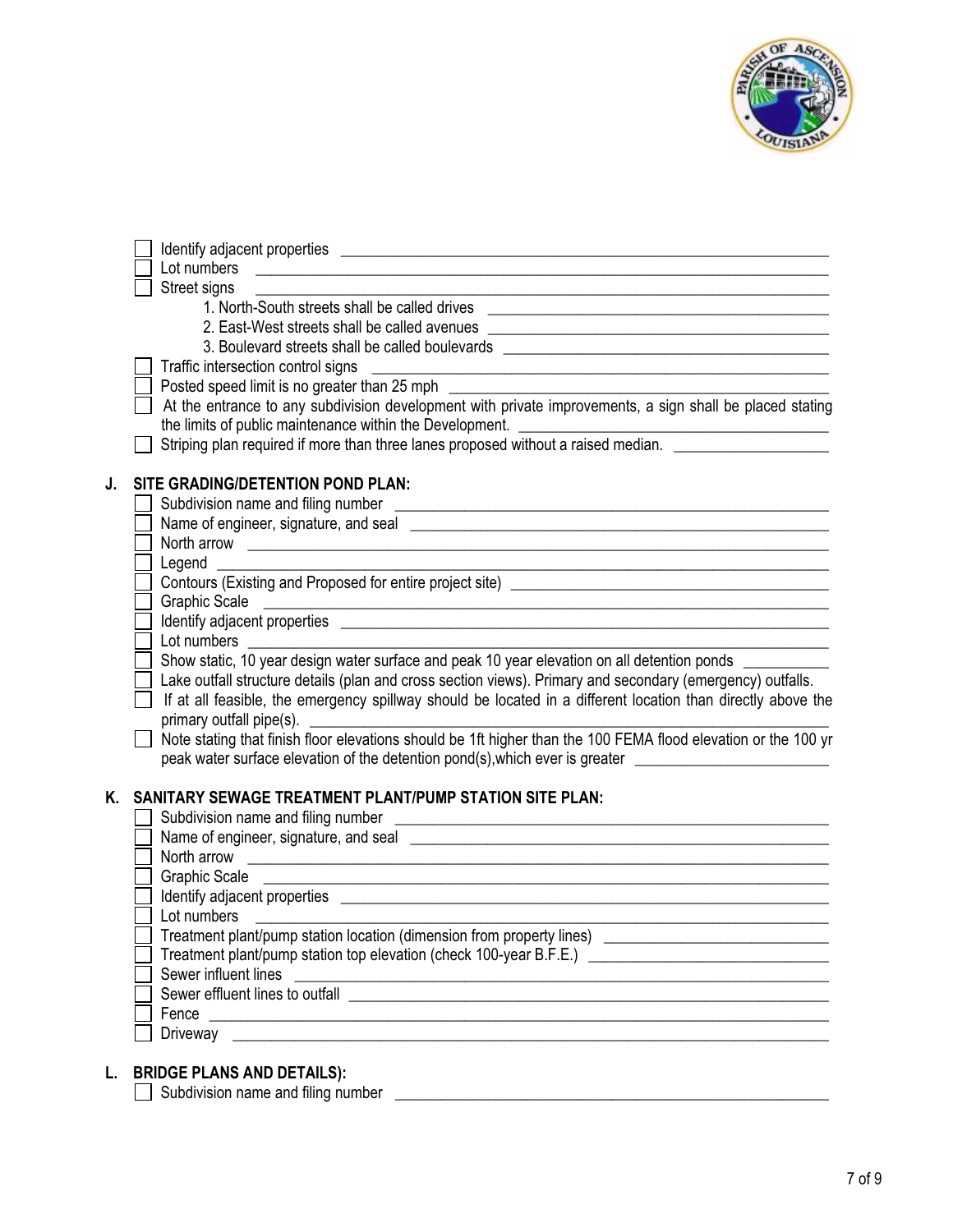

| Elevation of lowest bridge deck member must clear the 100 Year Flood Elevation or Inundation, whichever<br>Adequate bridge opening is required. Provide signed and sealed hydraulic calculations. _____________<br>Provide signed and sealed pile capacity and structural calculations. ______________________________                                                                                                                                                                                                                                                                                                                                                                                                                                                                                                                                                                                                                                                                                                                                                                                                                                                                                                |  |  |  |  |  |
|-----------------------------------------------------------------------------------------------------------------------------------------------------------------------------------------------------------------------------------------------------------------------------------------------------------------------------------------------------------------------------------------------------------------------------------------------------------------------------------------------------------------------------------------------------------------------------------------------------------------------------------------------------------------------------------------------------------------------------------------------------------------------------------------------------------------------------------------------------------------------------------------------------------------------------------------------------------------------------------------------------------------------------------------------------------------------------------------------------------------------------------------------------------------------------------------------------------------------|--|--|--|--|--|
| <b>COMMENTS:</b>                                                                                                                                                                                                                                                                                                                                                                                                                                                                                                                                                                                                                                                                                                                                                                                                                                                                                                                                                                                                                                                                                                                                                                                                      |  |  |  |  |  |
|                                                                                                                                                                                                                                                                                                                                                                                                                                                                                                                                                                                                                                                                                                                                                                                                                                                                                                                                                                                                                                                                                                                                                                                                                       |  |  |  |  |  |
|                                                                                                                                                                                                                                                                                                                                                                                                                                                                                                                                                                                                                                                                                                                                                                                                                                                                                                                                                                                                                                                                                                                                                                                                                       |  |  |  |  |  |
| II. Submittal<br>Checklist that is fully completed and signed and dated by the Engineer<br>Bound drainage Calculations that include but not limited to:<br>• Fill mitigation calculations<br>Tailwater calculations<br>$\bullet$<br>Layout showing locations of cross sections used in drainage models<br>Existing condition, 10 year, and 100 year hydrographs<br>٠<br>10 yr and 100 yr detention pond routing calculations<br>$\bullet$<br>• Pre and post stream water surface profile analysis (provide layout that depicts the location of the<br>stream cross sections where offsite water is conveyed through project site)<br>Pre and post watershed map<br>Internal pipe calculations<br>Copy of latest approved preliminary plat<br>All items from the planning commission meeting minutes, the ERA preliminary plat review letter, and<br>requirements from the approved preliminary plat are addressed in the construction plan submittal.<br>Copy of transmittal letter to State Department of Health & Hospitals during sewer plan submittal<br>If proposed improvements are to be constructed in an existing utility, pipeline, etc. servitude or right-of-way,<br>then documentation will be required. |  |  |  |  |  |